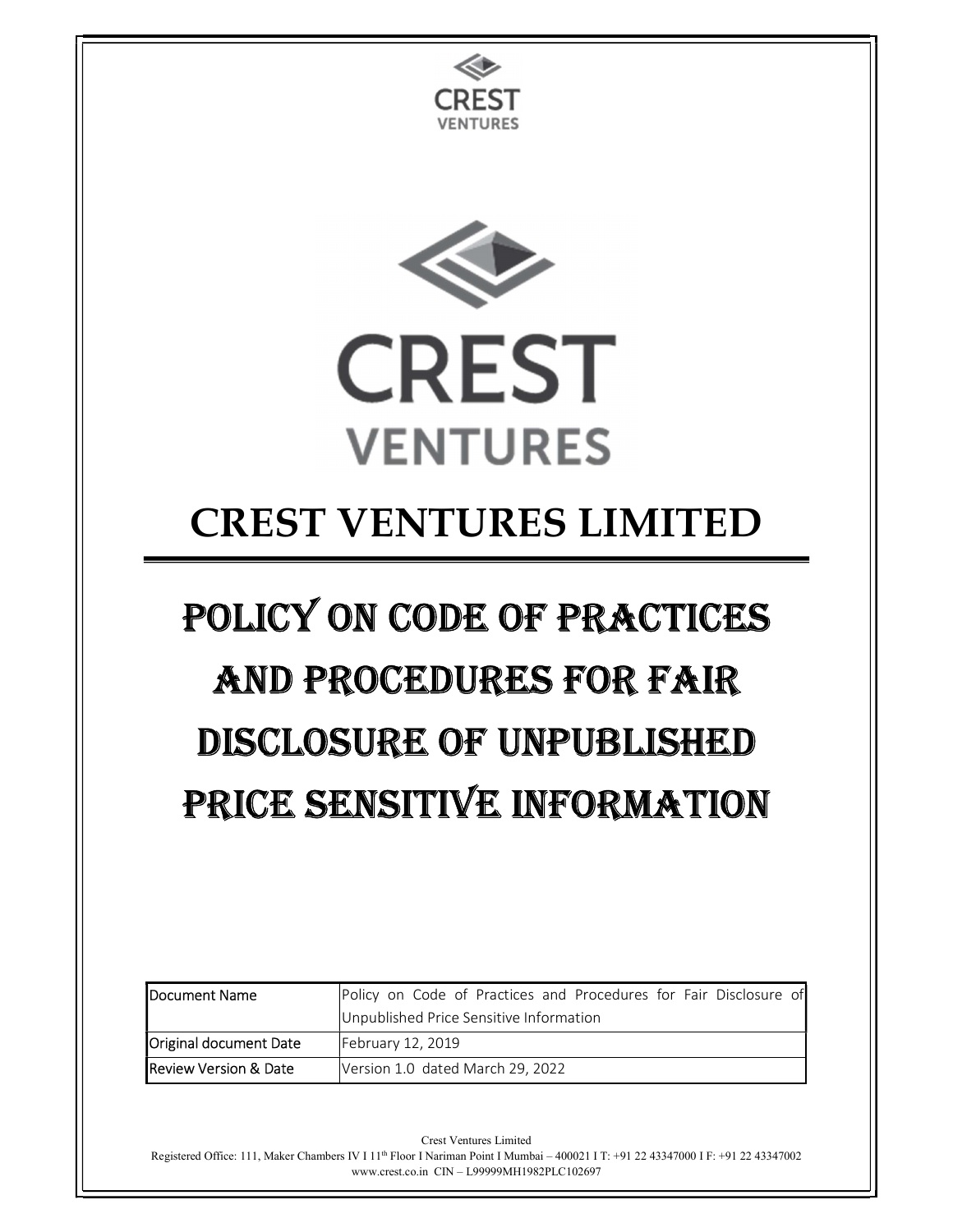



- 1. Preamble
- 2. Introduction
- 3. Terms and Definitions
- 4. Chief Investor Relations Officer
- 5. Principles and Procedures for Fair Disclosure of Unpublished Price Sensitive Information for the Purpose of this code
- 6. Policy for Determining Legitimate Purpose
- 7. Powers of the Board of Directors
- 8. Disclosure of the Code
- 9. Amendments/Modifications

Crest Ventures Limited Registered Office: 111, Maker Chambers IV I 11<sup>th</sup> Floor I Nariman Point I Mumbai – 400021 I T: +91 22 43347000 I F: +91 22 43347002 www.crest.co.in CIN – L99999MH1982PLC102697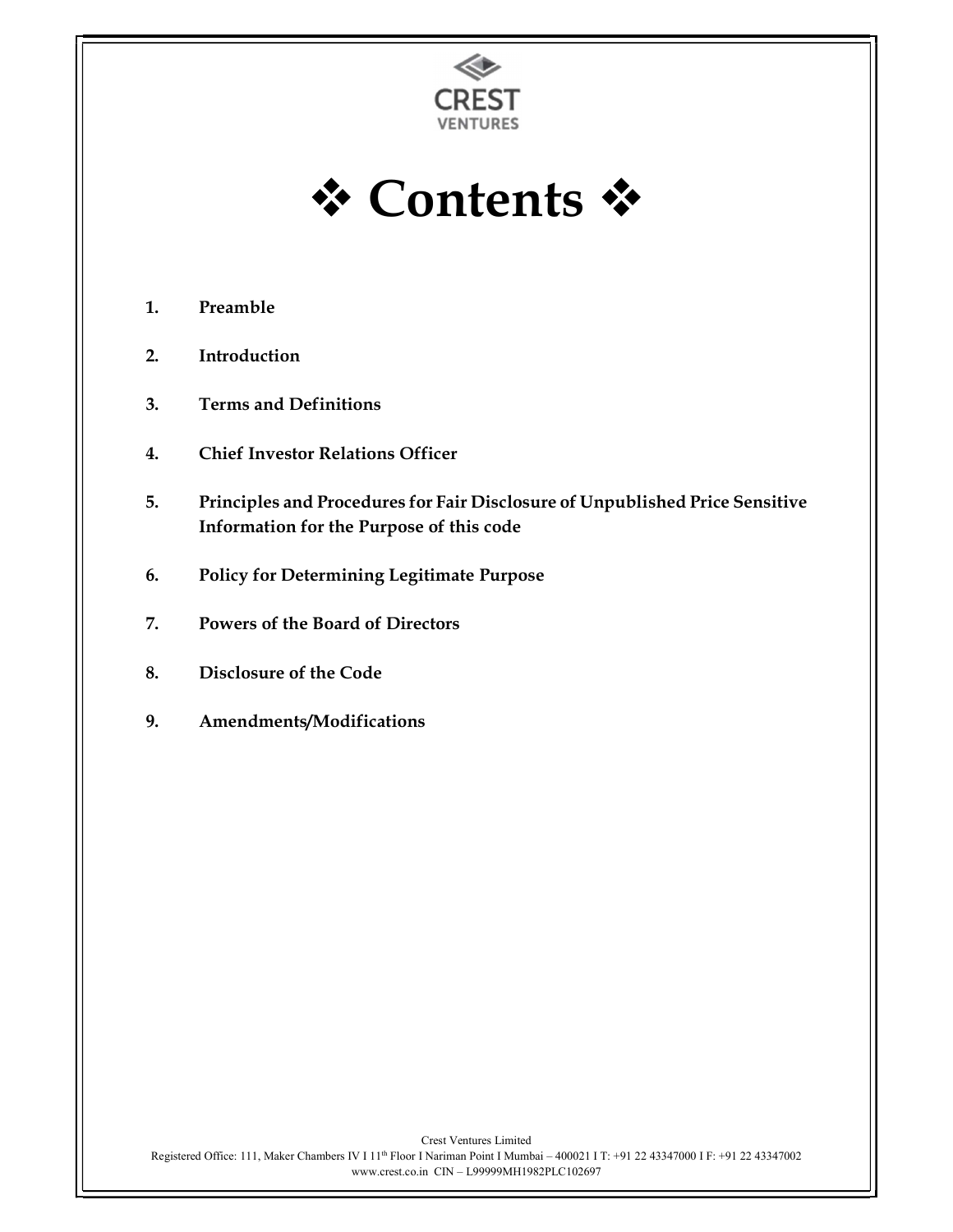

### POLICY ON CODE OF PRACTICES AND PROCEDURES FOR FAIR DISCLOSURE OF UNPUBLISHED PRICE SENSITIVE INFORMATION

#### 1) PREAMBLE:

SEBI with the objective of bringing the basic framework governing the regime of Insider Trading practices in line with the dynamic global scenario and to tighten the gaps of existing norms, had notified the Prevention of Insider Trading Regulations to be renowned as SEBI (Prohibition of Insider Trading) Regulations, 2015, on 15th January, 2015 and these had become effective 15th May, 2015.

The Code of Practices and Procedures for Fair Disclosure of Unpublished Price Sensitive Information (hereinafter referred to as the 'Code') was adopted by the Board of Directors of the Company on 5<sup>th</sup> May, 2015.

Further, SEBI with an intention to further strengthen the legal framework governing the prohibition of insider trading has amended the SEBI (Prohibition of Insider Trading) Regulations, 2015 by notifying the SEBI (Prohibition of Insider Trading) (Amendment) Regulations, 2018. The amendments as per the said notification shall come into effect on 1st April, 2019.

Crest Ventures Limited (the "Company" or "CVL") has always stood for a fair and equitable flow of economic benefit to its shareholders. In its communication with investors, it has always endeavoured to provide disclosure(s), with responsibility and caution in discussion about the future, transparency and equal dissemination of information to all its investors and analysts, current or prospective.

#### 2) INTRODUCTION:

Insider trading means dealing in Securities of a company by its Directors, Designated Persons or other Insiders based on Unpublished Price Sensitive Information. Such dealings by Insiders erode the investors' confidence in the integrity of the management and are unhealthy for the capital markets.

The Securities and Exchange Board of India (SEBI), in its endeavor to protect the interests of investors in general, had formulated the SEBI (Prohibition of Insider Trading) Regulations, 2015 under the powers conferred on it under the SEBI Act, 1992. With an intention to further strengthen the legal framework for prevention of Insider Trading, the SEBI has amended the existing regulations vide SEBI (Prohibition of Insider Trading) (Amendment) Regulations, 2018 which are effective from  $1<sup>st</sup>$  April, 2019. The amended SEBI (Prohibition of Insider Trading) Regulations seem to be more promising and equipped to ensure better compliance and enforcement.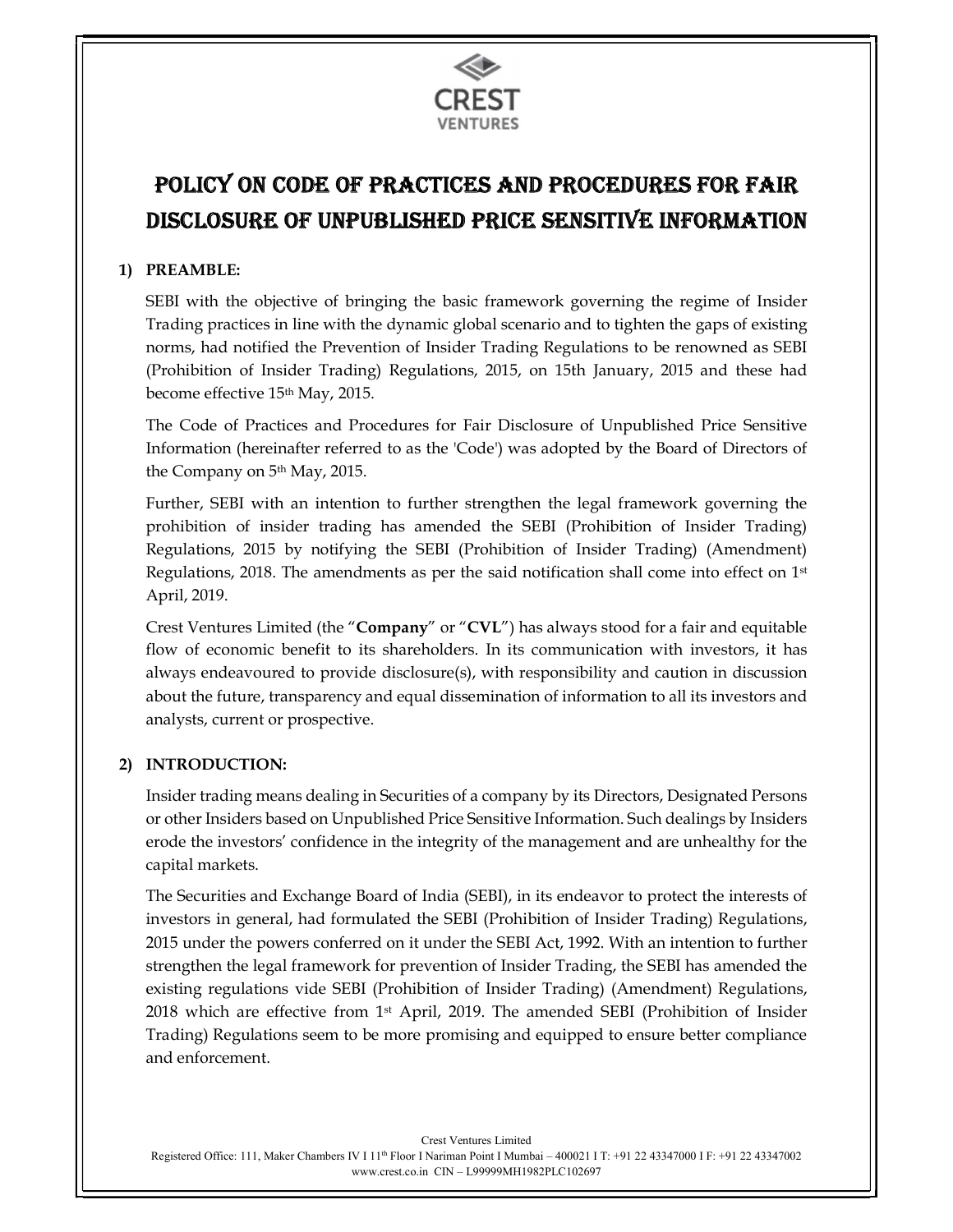

The Insider Trading Regulations prohibits an insider of a Company to deal in the securities of such Company while in possession of any Unpublished Price Sensitive Information. The Insider Trading Regulations also prohibits an insider to communicate, counsel or procure, whether directly or indirectly, any Unpublished Price Sensitive Information to any person including insiders, who while in possession of such information may deal in the securities of the Company listed or proposed to be listed.

Chapter IV of the Regulations, inter alia, requires all listed Companies to frame a Code of Internal Procedures and Conduct for Regulating, Monitoring and Reporting of Trading by Insiders as near thereto the Principles and Minimum Standards specified in Schedule A and Schedule B to the Regulations.

Every director, officer, designated employee of the company and such other person as may be identified has a duty to safeguard the confidentiality of all the information obtained during the course of his /her employment at or association with the company.

This code of conduct for Prevention of Insider Trading (the Code) shall come into force with effect from 01.04.2019.

#### 3) TERMS AND DEFINITIONS:

Words and expressions used but not defined in the Code shall have the same meaning assigned to them in the SEBI (Prohibition of Insider Trading) Regulations, 2015 or the Securities Exchange Board of India Act, 1992, the Securities Contracts (Regulations) Act, 1956, the Depositories Act, 1996 or the Companies Act, 2013 and the rules and regulations made thereunder, as the case may be or in any amendment thereto.

#### 4) CHIEF INVESTOR RELATIONS OFFICER:

Company Secretary/ Compliance Officer of the Company is designated as a Chief Investor Relation Officer to deal with dissemination of information and disclosure of unpublished price sensitive information. Chief Investor Relations Officer shall be responsible for ensuring that the Company complies with the continuous disclosure requirements of these regulations and this code. He shall also be responsible for overseeing, monitoring and coordinating dissemination of disclosures of price sensitive information to Stock Exchanges and stakeholders. The Chief Investor Relation Officer shall report on insider trading to the Board of Directors of the Company and in particular, shall provide reports to the Chairman of the Audit Committee, if any, or to the Chairman of the Board of Directors at such frequency as may be stipulated by the Board of Directors.

The Chief Investor Relation Officer shall assist all employees in addressing any clarifications regarding the Securities & Exchange Board of India (Prohibition of Insider Trading) Regulations, 2015 and the Company's Code of Conduct.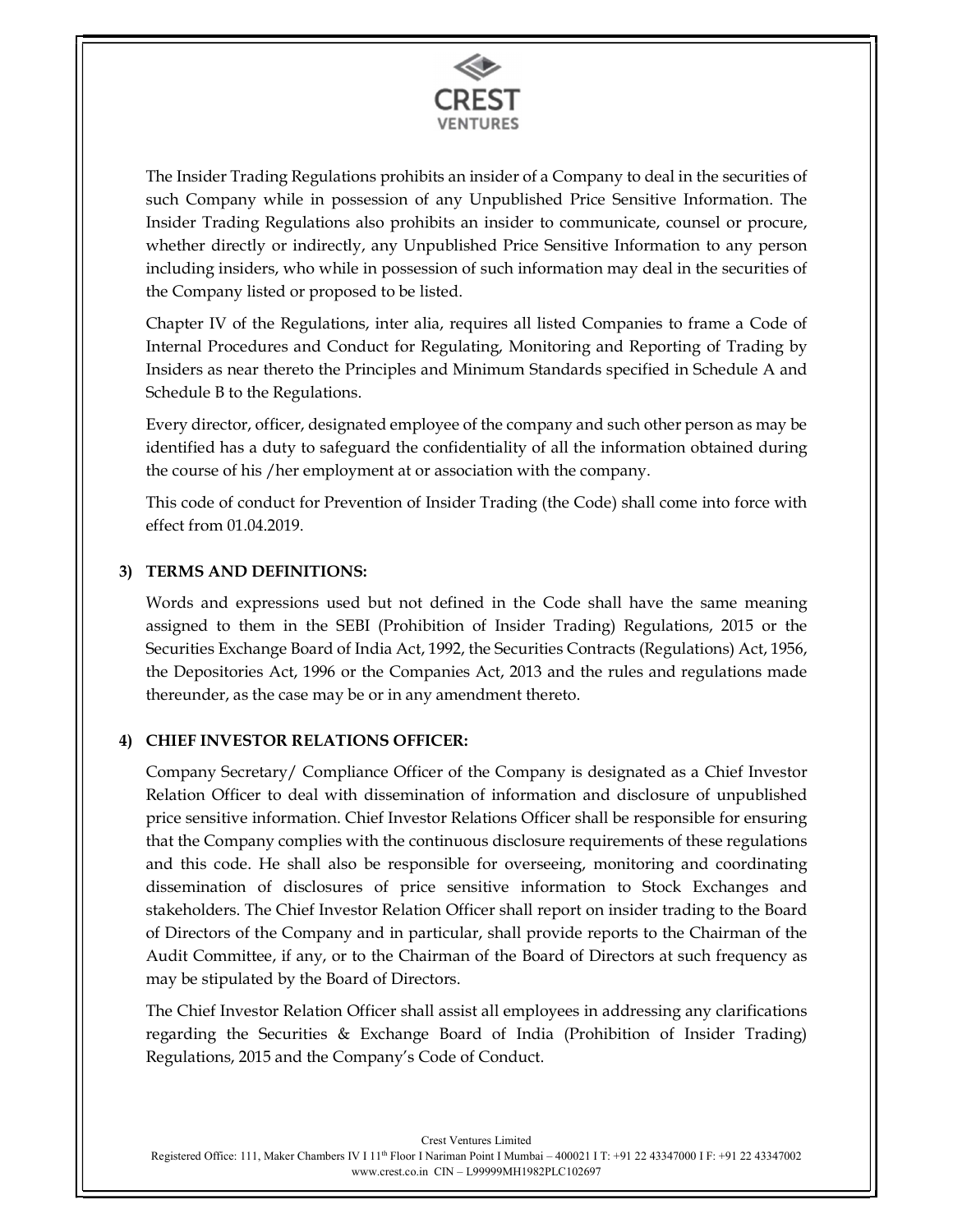

#### 5) PRINCIPLES AND PROCEDURES FOR FAIR DISCLOSURE OF UNPUBLISHED PRICE SENSITIVE INFORMATION FOR THE PURPOSES OF THIS CODE:

- a) The Company shall make prompt public disclosure of unpublished price sensitive information that would impact price discovery in the market, as soon as credible and concrete information exists or comes into being (including if such information has already come into public domain or to a part of the public without the Company's disclosure), in order to make such information generally available.
- b) The Company shall ensure uniform and universal dissemination of unpublished price sensitive information to avoid selective disclosure.
- c) Disclose press releases issued by it from time to time which are considered to be important for the general public besides putting the same on Company's website.
- d) Put on Company's website quarterly and annual financial results and all investor presentations, if any, pertaining to such financial results for reference of the general public.
- e) Unless otherwise decided by the Board of Directors of the Company, the Company Secretary/Compliance Officer of the Company of the Company has been designated under this Code to act as the Chief Investor Relations Officer to deal with and take all necessary actions for the purposes of dissemination of information and disclosure of unpublished price sensitive information in an indiscriminate manner.
- f) The Company shall make prompt dissemination of unpublished price sensitive information in the event such unpublished price sensitive information gets disclosed selectively, inadvertently or otherwise, to ensure that such information is generally available.
- g) The Chief Investor Relations Officer shall provide appropriate assistance and fair response to the regulatory authorities with regard to queries raised by them on the basis of news reports and requests sought by such regulatory authorities for the verification of market rumours.
- h) The Chief Investor Relations Officer shall ensure that information shared with analysts and research personnel is not unpublished price sensitive information.
- i) Best practices would be followed to make available the transcripts or the records of proceedings of meetings with analysts and other investor relations conferences on the official website of the Company for the purposes of ensuring official confirmation and documentation of disclosures made in an indiscriminate manner.
- j) The Company shall handle all unpublished price sensitive information on a need-to-know basis, i.e. unpublished price sensitive information shall be disclosed only to those persons who need such information for the purposes of discharging their duties in an effective manner. Unpublished price sensitive information, may however be disclosed, to persons who need such information for furtherance of legitimate purposes, performance of duties

Crest Ventures Limited

Registered Office: 111, Maker Chambers IV I 11th Floor I Nariman Point I Mumbai – 400021 I T: +91 22 43347000 I F: +91 22 43347002 www.crest.co.in CIN – L99999MH1982PLC102697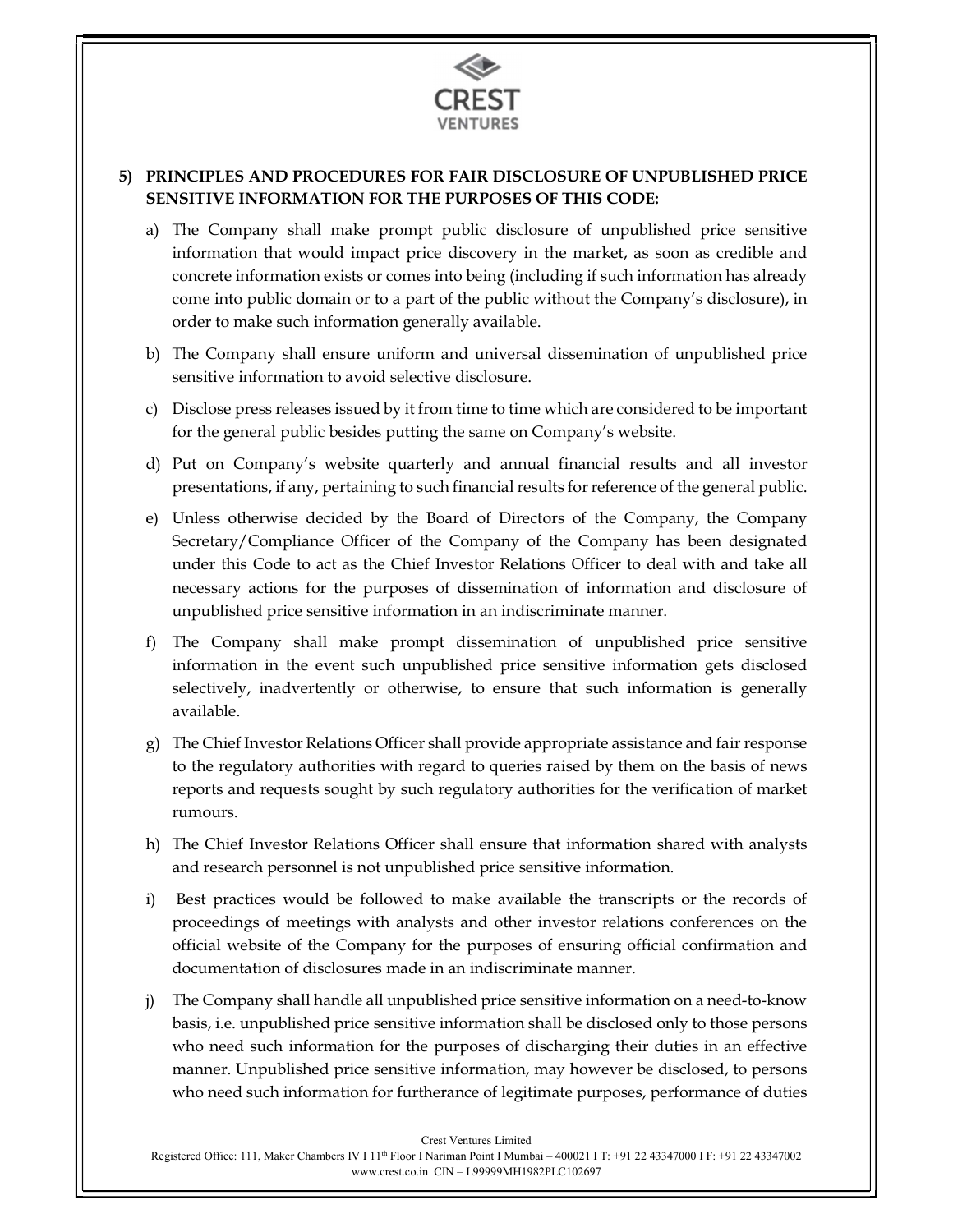

or discharge of legal obligations in relation to the Company. The "Policy for determination of "legitimate purposes" is as below.

#### 6) POLICY FOR DETERMINING LEGITIMATE PURPOSES:

For determining legitimate purposes, the below mentioned policy shall be adhered to:

- a) UPSI can be shared only on a need-to-know basis and for legitimate purposes and not to evade or circumvent the prohibitions of the Regulations.
- b) UPSI can be shared in the ordinary course of business only if the same is necessary to be shared in order to complete any task/activity/deal including any other assignment for furtherance of the business interests of the company.
- c) Subject to conditions prescribed in (a) and (b) above, UPSI can be shared with partners, collaborators, lenders, customers, suppliers, merchant bankers, legal advisors, auditors, insolvency professionals or other advisors or consultants etc. in respect of proposed assignment or in order to avail professional services from them or other business purposes, as the case may be. UPSI can also be shared in case same is mandatory for performance of duties or discharge of legal obligations.

Any person in receipt of UPSI pursuant to a legitimate purpose shall be considered an "insider" for purposes of the Regulations.

#### 7) POWERS OF THE BOARD OF DIRECTORS:

- a) The Board of Directors may establish further rules and procedures, from time to time, to give effect to the intent of this Code and to further the objective of good corporate governance.
- b) The decision of the Board of Directors of the Company with regard to any or all matters relating to this Code shall be final and binding on all concerned.

#### 8) DISCLOSURE OF THE CODE:

This Code shall be published on the official website of the Company. This shall be promptly intimated to the stock exchanges where the securities of the Company are listed.

#### 9) AMENDMENTS/MODIFICATIONS:

In case of any subsequent modifications or amendments in the provisions of the Regulations, then the provisions of the Regulations would prevail over this Code and the Company shall revise this Code in due course to make it consistent with the Regulations and post the revised Code on its website.

The Board of Directors of the Company may subject to applicable laws amend, suspend or rescind this Code at any time. Any difficulties or ambiguities in this Code will be resolved by

Crest Ventures Limited Registered Office: 111, Maker Chambers IV I 11th Floor I Nariman Point I Mumbai – 400021 I T: +91 22 43347000 I F: +91 22 43347002 www.crest.co.in CIN – L99999MH1982PLC102697